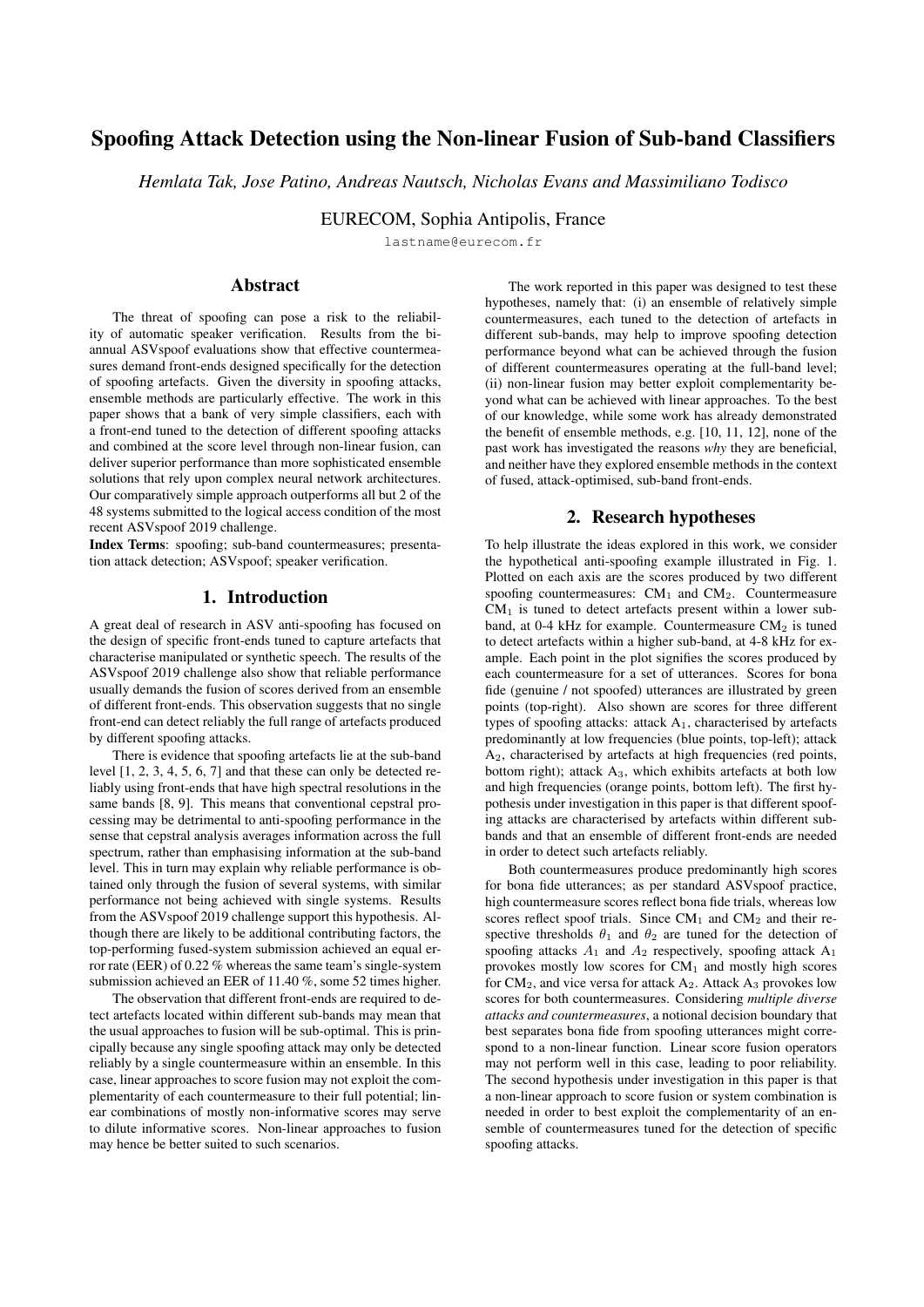<span id="page-1-0"></span>

Figure 1: *A scatter plot of scores for countermeasures CM*<sup>1</sup> *and CM*2*. Clusters correspond to bona fide utterances (green) and three spoofing attacks (A1-blue, A2-red, A3-orange). The dashed black line indicates a non-linear decision boundary that best separates bona fide from spoofed utterances.*

# 3. Experimental setup

Experiments were performed with the logical access (LA) partition of the ASVspoof 2019 database and standard protocols [\[13,](#page-4-12) [14\]](#page-4-13). Sub-band analysis and fusion experiments are furthermore based upon one of the two standard baselines. The database, baseline and assessment metric are all described here.

### 3.1. Database and metrics

The ASVspoof 2019 LA database consists of three independent partitions: train; development; evaluation. Spoofed speech in each dataset is generated using a set of different speech synthesis and voice conversion algorithms [\[14\]](#page-4-13). There is a total of 19 different spoofing attacks. Attacks in the training and development set were created with a set of 6 different algorithms (A01- A06), whereas those in the evaluation set were created with a set of 13 algorithms (A07-A19). The three partitions are used according to standard ASVspoof practice [\[15\]](#page-4-14).

The primary metric used in this work is the minimum normalised tandem detection cost function (t-DCF) metric [\[16,](#page-4-15) [17\]](#page-4-16). The t-DCF reflects the impact of spoofing and countermeasures (CMs) upon the reliability of an automatic speaker verification (ASV) system. To give a more intuitive impression of countermeasure performance, results are also reported in terms of the pooled equal error rate (EER) computed using [\[18\]](#page-4-17).

### <span id="page-1-1"></span>3.2. Baselines

The ASVspoof 2019 baseline systems use either constant Q cepstral coefficient (CQCC) [\[19,](#page-4-18) [20\]](#page-4-19) or linear frequency cepstral coefficient (LFCC) [\[1\]](#page-4-0) front-ends and a common Gaussian mixture model (GMM) back-end. Both LFCC-GMM and CQCC-GMM baseline systems are described in full in [\[13,](#page-4-12) [15\]](#page-4-14). While results for both baselines are reported in this paper, and while most of our group's recent work is based upon constant Q transform (CQT) representations [\[21\]](#page-4-20), for reasons discussed later, experimental work reported here is all based upon modifications to the LFCC front-end. The baseline LFCC front-end configuration includes 20ms frame-blocking with 10ms shift, a filterbank with 20 linearly-scaled filters and 20 static, velocity () and acceleration () coefficients, thereby giving 60dimensional feature vectors.

The GMM back-end classifier has two 512-component Gaussian models. The first is a model of bona fide speech whereas the second is a model of spoofed speech, with both being learned using bona fide and spoofed speech data from the ASVspoof 2019 LA training partition. Scores are log-likelihood ratios (LLRs) computed in the usual way.

## 4. Sub-band front-ends

Our recent work [\[9\]](#page-4-8) showed that spoofing artefacts reside at the sub-band level and that these are best detected with front-ends that exhibit a high spectral resolution within the same sub-band. That work used two different CQCC front-ends that were tuned to increase the spectral resolution at either low or high frequencies. The current work extends this idea by considering an ensemble of classifiers with each one being tuned for the detection of a set of specific spoofing attacks and the associated artefacts *no matter where they are in the spectrum.* Since the CQT has a non-linear spectral resolution [\[21,](#page-4-20) [22\]](#page-4-21) which is difficult to tune to specific sub-bands, the work was performed by adapting the baseline LFCC front-end described in Section [3.2.](#page-1-1)

Described here is the strategy of spectral resolution and front-end tuning at the sub-band level. Also presented are results for each front-end when used with a GMM back-end and tested against each spoofing attack in the ASVspoof 2019 LA database.

#### 4.1. Spectral resolution

Use of a spectral resolution that is *too* high will result in noisy features. Hence, before sub-band optimisation, we set out first to optimise the spectral resolution at the full-band level. This work was performed using the the full ASVspoof 2019 LA training and development subsets.

While other techniques could also have been applied, e.g. zero padding, we simply modified the baseline LFCC frontend (Sec. [3.2\)](#page-1-1) to use a 30 ms window with a 15 ms shift and used a 1024-point Fourier transform. The resolution was then decreased using a filterbank in the usual fashion with a number of filters  $N$  [\[23\]](#page-4-22). For any one experiment, training and development data were processed with the given front-end before the GMM back-end was re-learned and used to process the development data in otherwise identical fashion to the baseline.

Results depicted in Table [1](#page-2-0) show CM performance in terms of the min t-DCF and EER against the number  $N$  of filterbank filters (first 3 columns). For  $N > 30$  filters, both the min t-DCF and the EER are zero. An alternative approach to optimisation is hence necessary. We elected arbitrarily to use the Bhattacharyya distance [\[24\]](#page-4-23) between the CM score distributions for bona fide and spoofed trials given by:

$$
D_B(b,s) = \frac{1}{4} ln \left( \frac{1}{4} \left( \frac{\sigma_b^2}{\sigma_s^2} + \frac{\sigma_s^2}{\sigma_b^2} + 2 \right) \right) + \frac{1}{4} \left( \frac{(\mu_b - \mu_s)^2}{\sigma_b^2 + \sigma_s^2} \right),
$$

where subscripts  $b$  and  $s$  indicate parameters for bona fide and spoofed score distributions and where  $\mu$  and  $\sigma$  refer to the means and standard deviations respectively. Results in the last column of Table [1](#page-2-0) show that the distance between score distributions increases for  $N > 30$  filters, but with little gain beyond  $N = 70$  filters, which is the configuration used for all further experiments reported in this paper.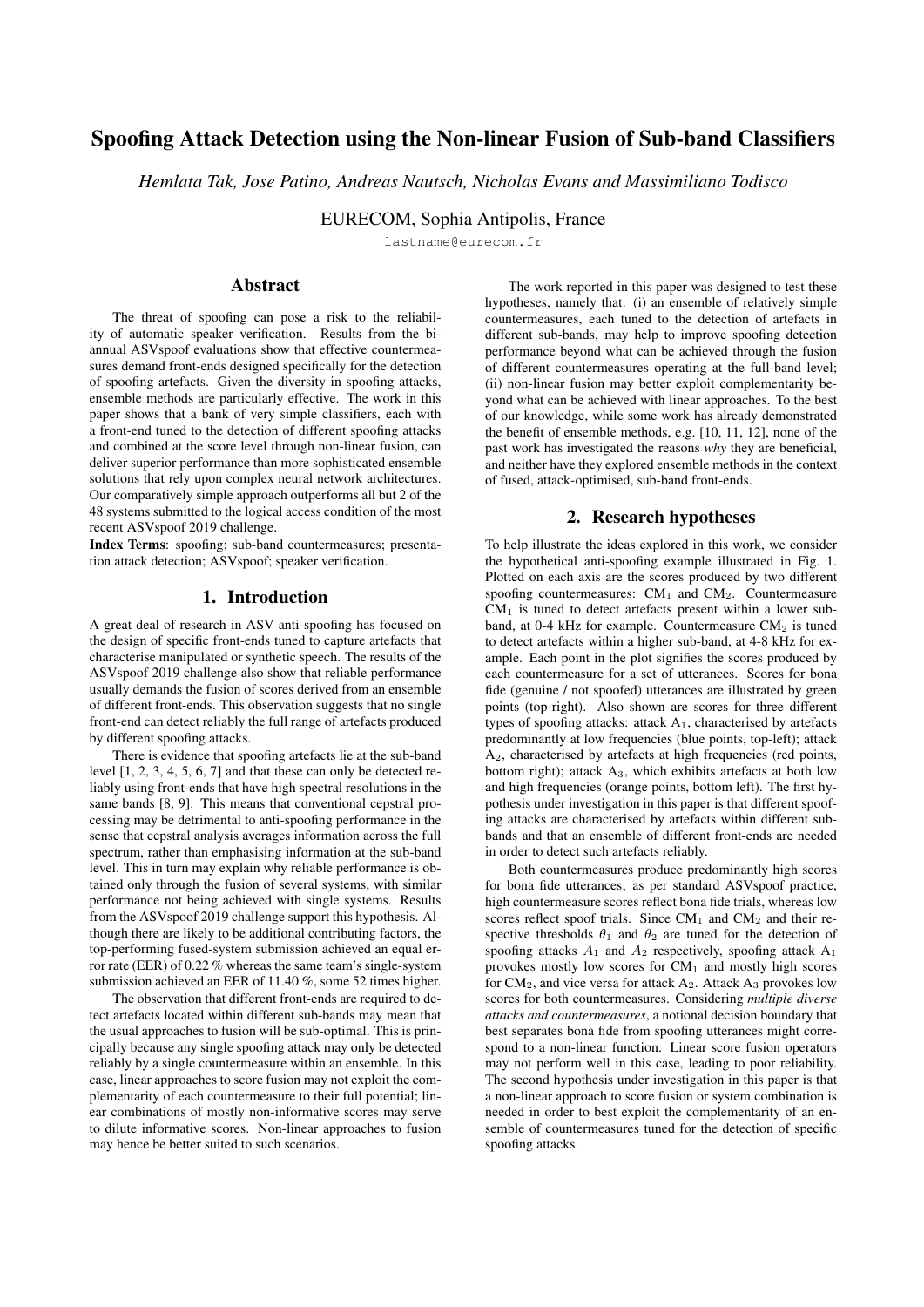<span id="page-2-0"></span>Table 1: *min t-DCF, EER and Bhattacharyya distance between bona fide and spoofed score distributions for different numbers of subband filters . Baseline configuration illustrated in bold; selected configuration in italics.*

|     | Filters $(N)$ min t-DCF EER $(\%)$ |      | Dв     |
|-----|------------------------------------|------|--------|
| 20  | 0.2110                             | 2.71 | 0.1338 |
| 30  | 0.0000                             | 0.79 | 0.1706 |
| 40  | 0.0000                             | 0.00 | 0.1770 |
| 50  | 0.0000                             | 0.00 | 0.1785 |
| 60  | 0.0000                             | 0.00 | 0.1793 |
| 70  | 0.0000                             | 0.00 | 0.1826 |
| 80  | 0.0000                             | 0.00 | 0.1788 |
| 90  | 0.0000                             | 0.00 | 0.1823 |
| 100 | 0.0000                             | 0.00 | 0.1830 |
| 120 | 0.0000                             | 0.00 | 0.1820 |

#### 4.2. Centre of Mass Function

Attack-specific, sub-band front-ends are designed using heatmap visualisations [\[9\]](#page-4-8) which show CM performance at the subband level. An example for the A04 attack is illustrated in Fig. [2.](#page-2-1) The heat-map colour signifies CM performance in terms of t-DCF for a front-end with cut-in and cut-off frequencies of  $f_{\text{min}}$  (x-axis) and  $f_{\text{max}}$  (y-axis) respectively.

We used the centre-of-mass (CoM) approach [\[25\]](#page-4-24) to identify a single point in the heat-map and hence to define a specific sub-band for the detection of each attack in the development subset (A01–A06). The CoM is a crude means of coping with a noisy surface containing multiple minima. The CoM of a distribution of mass in space is the unique point where the weighted relative position of the distributed mass sums to zero. We consider the 2D heat-map as a system of particles  $P_i$  where  $i = 1, ..., n$ . Each particle has coordinates  $r_i = [f'_{\text{min}}, f'_{\text{max}}]$  and mass  $m_i = (\text{min t-DCF}_i)^{-1}$ . The coordinates  $R = [f_{\min}^{COM}, f_{\max}^{COM}]$ <br> $\sum_{i=1}^{n} m_i (r_i - R) = 0$ . Solv linates  $R = [f_{\min}^{COM}, f_{\max}^{COM}]$  of the CoM satisfy the condition  $I_{i=1}^{n} m_i(r_i \ R) = 0$ . Solving for R yields:

$$
R = \frac{1}{M} \sum_{i=1}^{n} m_i r_i \tag{1}
$$

where  $M$  is the sum of the masses of all the particles in the full heat-map. We obtain a different  $R$  for each attack and hence define six attack-optimised, sub-band CMs. For attack A04 the CoM point illustrated by the white cross in Fig. [2](#page-2-1) signifies a sub-band of 3209 to 8000 Hz. The CoM-defined sub-bands for each attack A01-06 are listed in the first column of Table [2.](#page-3-0)

### 4.3. Sub-band CM results

Results presented in Table [2](#page-3-0) show performance in terms of t-DCF for the six sub-band and one full-band CM. The bandwidth of each system is illustrated in the first column. Results for the development set (columns A01-06) show that sub-band CMs all yield zero t-DCFs for the attacks for which they are designed (results in boldface), as they also do for some other attacks. This is not surprising since there is some considerable spectrum overlap in the set of sub-band CMs. Interestingly, the full-band CM is the only one to achieve zero t-DCF for all six attacks in the development set. Results for the evaluation set (columns A07-19) show that the full-band CM gives similar or substantially lower t-DCFs than sub-band CMs. These observations are confirmed by pooled t-DCFs (columns P1) for both the development and evaluation subsets. The questions now

<span id="page-2-1"></span>

Figure 2: *A 2-D heatmap visualisation (see [\[9\]](#page-4-8)) illustrating sub-band level CM performance for attack A04 of the ASVspoof 2019 LA database. The cut-in frequencies min and cut-off frequencies max are indicated on horizontal and vertical axes respectively. Those of the CoM-defined sub-band is indicated by the white cross.*

are: (i) whether or not the fusion of attack-specific, sub-band CM scores can give better performance even when their individual performance is poor relative to the full-band CM; (ii) what should be the fusion mechanism.

# 5. Fusion

Fusion experiments aim to assess the second research hypothesis in this work, namely that a non-linear approach to score fusion or system combination is needed in order to best exploit the complementarity of sub-band CMs. We used four different fusion methods to obtain a single score from the set of seven scores: six sub-band CMs and one full-band CM.

Approaches to fusion include: a support vector machine  $(SVM)$  [\[26\]](#page-4-25) with a seventh order polynomial kernel<sup>[1](#page-2-2)</sup>; multinomial logistic regression [\[27\]](#page-4-26); traditional linear fusion [\[28\]](#page-4-27). Also tested was a GMM-based approach to fusion for which 64 component models are learned from the set of scores for bona fide and spoofed classes. This approach was used previously for the fusion of ASV and CM scores [\[29\]](#page-4-28). Both the GMM and SVM are non-linear approaches to fusion; the others are linear. All but the SVM approach produce log-likelihood ratio outputs.

#### 5.1. Fusion results

Fusion results for the four systems are shown in boldface in Table [3.](#page-3-1) With a t-DCF of 0.0740, the non-linear GMM approach gives the best performance. The next best system is the non-linear SVM approach with a t-DCF of 0.0748. The performance of the two linear approaches yield t-DCFs of 0.0911 and 0.1182. These findings would seem to confirm the hypothesis that a non-linear approach is better suited to the fusion of sub-band CM scores. This is because spoofing artefacts that are localised in the spectrum may be detected only by sub-band CMs whose focus is directed towards the same parts of the spectrum and hence be detected reliably by a sub-set of CMs only (or even only a single CM). In this case, full-band CMs may dilute relevant information by smoothing across the spectrum and linear approaches to fusion may not identify the best decision boundary between bona fide and spoofed speech; such an optimal decision boundary might be non-linear.

<span id="page-2-2"></span><sup>&</sup>lt;sup>1</sup>Linear and residual basis function kernels were also tested and yielded inferior results. These experiments are not reported here.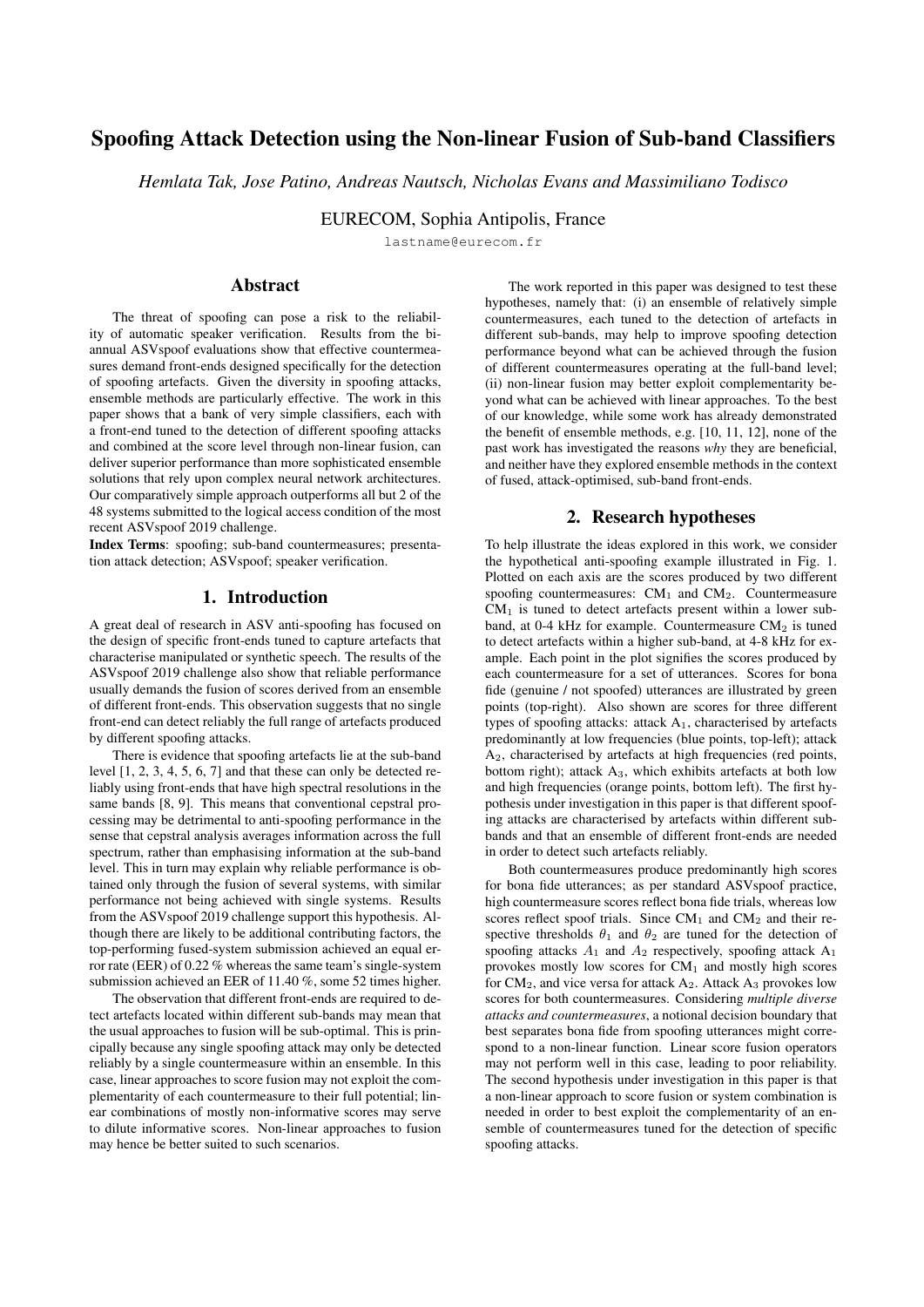<span id="page-3-0"></span>Table 2: *Results in terms of min t-DCF for development (A01-A06) and evaluation (A07-A19) partitions and respective pooled min t-DCF (P1) and pooled EER (P2). Results in boldface signify the attack for which each sub-band is optimised, e.g. the CM designed for attack A01 operates within a sub-band of 2011 to 6403 Hz.*

| Freq-bands A01 A02 A03 A04 A05 A06 P1 P2 A07 A08 A09 A10 A11 A12 A13 A14 A15 A16 A17 A18 A19 P1 P2                                                                                                                                                          |  |  |  |  |  |  |  |  |  |  |  |  |
|-------------------------------------------------------------------------------------------------------------------------------------------------------------------------------------------------------------------------------------------------------------|--|--|--|--|--|--|--|--|--|--|--|--|
| 2011-6403 0.00 0.00 0.00 0.22 0.25 0.79 0.25 0.11 0.37 0.03 0.00 0.55 0.03 0.18 0.31 0.17 0.15 0.25 0.41 0.60 0.93 0.34 13.28                                                                                                                               |  |  |  |  |  |  |  |  |  |  |  |  |
| 2410-5604 0.00 0.00 0.00 0.31 0.42 0.91 0.33 0.13 0.35 0.06 0.00 0.54 0.08 0.23 0.31 0.16 0.16 0.33 0.58 0.87 0.99 0.39 15.50                                                                                                                               |  |  |  |  |  |  |  |  |  |  |  |  |
| 2011-5604 0.00 0.00 0.00 0.27 0.31 0.82 0.29 0.12 0.37 0.06 0.00 0.56 0.08 0.22 0.28 0.18 0.17 0.30 0.48 0.81 0.99 0.38 14.75                                                                                                                               |  |  |  |  |  |  |  |  |  |  |  |  |
| 3209-8000 0.00 0.00 0.00 0.00 0.15 0.00 0.03 0.01 0.00 0.00 0.00 0.54 0.00 0.41 0.71 0.10 0.23 0.00 0.47 0.29 0.00 0.26 10.59                                                                                                                               |  |  |  |  |  |  |  |  |  |  |  |  |
| $15.62 - 4806 \mid 0.00 \mid 0.00 \mid 0.00 \mid 0.16 \mid 0.00 \mid 0.51 \mid 0.18 \mid 0.08 \mid 0.45 \mid 0.01 \mid 0.00 \mid 0.54 \mid 0.07 \mid 0.09 \mid 0.09 \mid 0.12 \mid 0.13 \mid 0.16 \mid 0.33 \mid 0.60 \mid 0.85 \mid 0.31 \mid 12.31$       |  |  |  |  |  |  |  |  |  |  |  |  |
| $3608-8000$ $(0.00 \ 0.00 \ 0.00 \ 0.00 \ 0.012 \ 0.00)$ $(0.04 \ 0.01)$ $(0.00 \ 0.00 \ 0.00 \ 0.00 \ 0.55 \ 0.00 \ 0.40 \ 0.79 \ 0.09 \ 0.31 \ 0.00 \ 0.55 \ 0.24 \ 0.00)$ $(0.27 \ 11.55 \ 0.00 \ 0.00 \ 0.00 \ 0.00 \ 0.00 \ 0.00 \ 0.00 \ 0.00 \ 0.00$ |  |  |  |  |  |  |  |  |  |  |  |  |
| full-band $(0.00\ 0.00\ 0.00\ 0.00\ 0.00\ 0.00\ 0.00\ 0.00\ 0.00\ 0.00\ 0.00\ 0.00\ 0.00\ 0.015\ 0.00\ 0.11\ 0.07\ 0.06\ 0.06\ 0.00\ 0.35\ 0.07\ 0.00\ 0.09\ 03.50$                                                                                         |  |  |  |  |  |  |  |  |  |  |  |  |

<span id="page-3-1"></span>Table 3: *Performance for the ASVspoof 2019 evaluation partition in terms of pooled min t-DCF and pooled EER for top-performing systems (T05, T45, T60 and T24), four different approaches to fusion (boldface) and baseline systems (B1, B2).*

| System                                 | min-tDCF | EER  |
|----------------------------------------|----------|------|
| T <sub>05</sub>                        | 0.0069   | 0.22 |
| T <sub>45</sub> [30]                   | 0.0510   | 1.86 |
| <b>GMM</b> fusion                      | 0.0740   | 2.92 |
| <b>SVM</b> fusion (polynomial kernel)  | 0.0748   | 2.92 |
| T60 [11]                               | 0.0755   | 2.64 |
| Optimised LFCC (full-band)             | 0.0904   | 3.50 |
| <b>Linear fusion</b>                   | 0.0911   | 3.38 |
| T <sub>24</sub>                        | 0.0953   | 3.45 |
| Multinomial logistic regression fusion | 0.1182   | 4.50 |
| LFCC:B2 [13]                           | 0.2116   | 8.09 |
| COCC:B1 [13]                           | 0.2366   | 9.57 |

### 5.2. Performance comparison and discussion

Table [3](#page-3-1) also shows results for the two ASVspoof 2019 baseline systems (B1 and B2, last two rows) and the top-performing four (out of 48 submissions) challenge results [\[13\]](#page-4-12). The latter are signified by their anonymous ASVspoof 2019 identifiers T05, T45, T60 and T24 [\[13\]](#page-4-12). Only T45 [\[30\]](#page-4-29) and T60 [\[11\]](#page-4-10) system details are in the public domain but from these and the description of the ASVspoof 2019 challenge in [\[13\]](#page-4-12), it is known that all four of these competing systems are based upon an ensemble of comparatively complex neural network based architectures, as opposed to a simple GMM-based solution used in our work. Furthermore, they used a combination of *multiple, different* front-end parameterisations, unlike the use of the *single, same* base front-end used in our work. While we acknowledge that this comparison is between evaluation and post-evaluation results, both non-linear GMM-based and SVM approaches to fusion outperform all but two of the 48 competing systems. Even though the gap is not substantial, the two linear approaches to fusion are outperformed by the two non-linear approaches.

## 6. Conclusions

The work reported in this paper investigated whether spoofing attacks leave sub-band artefacts that require specific spoofing countermeasures for detection. In addition, it sought to determine whether non-linear fusion approaches offer better potential to combine the scores produced by ensemble of sub-band classifiers. Extending our prior work, we used a high-resolution base front-end that is adapted using a crude center of mass technique to identify 6 different, additional sub-band front-ends, all of which are used with a GMM-based back-end that is relearned for each feature set. Fusion was performed with a variety of different techniques, both linear and non-linear.

Excellent results obtained using a high-resolution, fullband classifier alone demonstrate the importance of the frontend. This finding could be beneficial to other anti-spoofing researchers that use neural networks with standard, low-resolution front-ends. A switch to high-resolution front-ends may improve performance; even advanced neural network solutions cannot recover information that is already lost, e.g. in spectro-temporal decomposition. Our results also show that sub-band classifiers can detect reliably all attacks in the development data upon which sub-bands classifiers were learned. Even though evaluation results are far less promising, fusion results still show that the use of sub-band classifiers helps to improve performance beyond what can be achieved with a full-band classifier alone and that non-linear fusion outperforms linear fusion.

Despite its simplicity, our approach outperforms all but two competing challenge systems. Noting that our approach is learned used only training data and not combined training and development data, as was permitted by ASVspoof 2019 rules, noting also that we did not optimise the approach used for sub-band selection nor tackle spectral overlap in any way, this is a particularly satisfactory result. Other experiments for which we do not have the space to report lend further support to our approach. Leave-one-out fusion experiments showed the consistent benefit of sub-band classifiers and non-linear fusion. Also, the use of linearly partitioned sub-bands in an otherwise identical setup gave worse performance and show the merit of attack-specific sub-bands, a finding supported by other authors in concurrent work [\[31\]](#page-4-30), albeit for replay spoofing attacks.

Our future work will investigate non-linear probabilistic linear discriminant analysis back-end techniques; linear approaches which assume matching within-class co-variance proved unsuccessful since the within-class co-variance of bona fide and spoofed data is different. Score normalisation before fusion could also be explored as a means to improve performance using linear fusion. Another natural extension is to explore the use of high-resolution and sub-band front-ends with neural network based architectures. The goal of this work would be to see if localised spectral information is being used in the same way and hence to improve upon the interpretability and explainability of complex neural network techniques.

# 7. Acknowledgements

The work was partially supported by the Voice Personae and RESPECT projects, both funded by the French Agence Nationale de la Recherche (ANR).